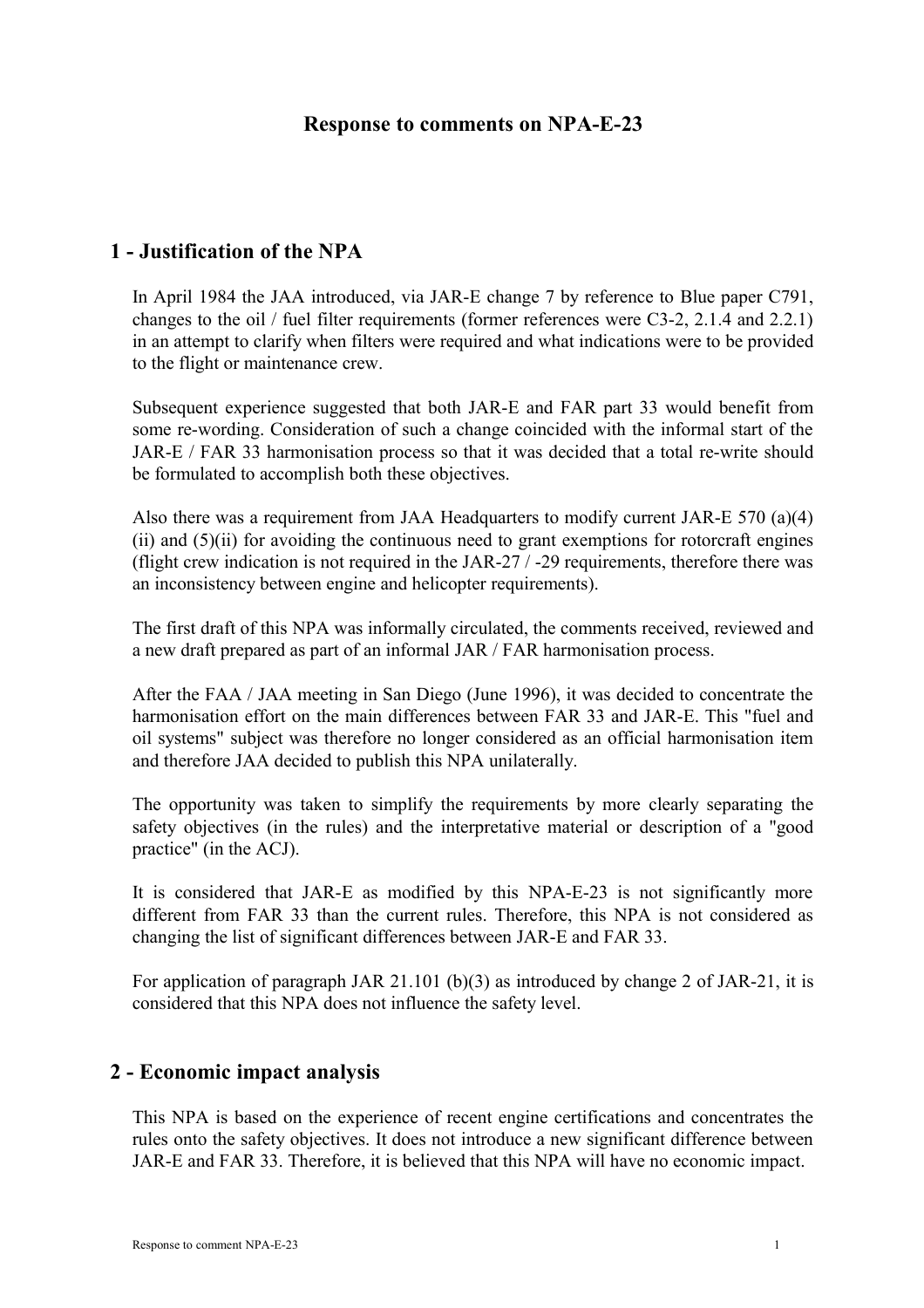# **3 - Comments received during the circulation of the NPA**

Comments were received from the following organisations :

- Authorities of Austria, Denmark, France, Hungary, United Kingdom and USA
- SAS (Sweden), SBAC (UK), Turboméca (France)

# **4 - Response to comments**

Four commenters provided a « no comment » statement on the proposal and one commenter accepted it. One commenter supported the NPA with minor comments.

## **General comments**

One commenter considered that there were several phrases and words used within the proposal that were grammatically poor but which were nevertheless technically correct. This commenter suggested that these were corrected prior to publication. This was agreed and text improved accordingly.

One commenter noted that NPA-E-33 proposed an additional paragraph JAR-E 560 (h) [*Provision shall be made near each fuel pressure connection provided for instrumentation so as to limit the loss of fluid in the event of a pipe failure*.] which was not present in NPA-E-23 and asked for justification. It has been noted that this is current JAR-E 60 (d) text which should have been retained. In fact, this NPA-E-23 will likely be published before NPA-E-33 and therefore the text will not be lost.

One commenter noted that NPA-E-33 proposed an additional paragraph JAR-E 570 (a)(9) [*Provision shall be made near each oil pressure connection provided for instrumentation so as to limit the loss of fluid in the event of a pipe failure*] which was not present in NPA-E-23 and asked for justification. It has been noted that this is current JAR-E 60 (d) text which should have been retained. In fact, this NPA-E-23 will likely be published before NPA-E-33 and therefore the text will not be lost.

One commenter noted that paragraph JAR-E 570 was modified by NPA-E-33 and that this fact should be noted in NPA-E-23 at the appropriate places. Another commenter suggested removing all references to NPA-E-33. The references have been deleted because NPA-E-33 has been delayed.

One commenter noted that some years ago the JAA PPSG suggested a requirement for ' … *a means to prevent loss of engine oil, if the oil filler cap came off in flight, or if it was not re-fitted following replenishment'*. This recommendation followed a number of engine failures, due to this very reason. If Harmonisation with the FAA is not the greatest priority this commenter suggested this be included also. See another comment below.

One commenter misunderstood the references to FAA in the tables. These references simply stated an obvious fact : only FAA could decide if the new requirements are equivalent to FAR 33.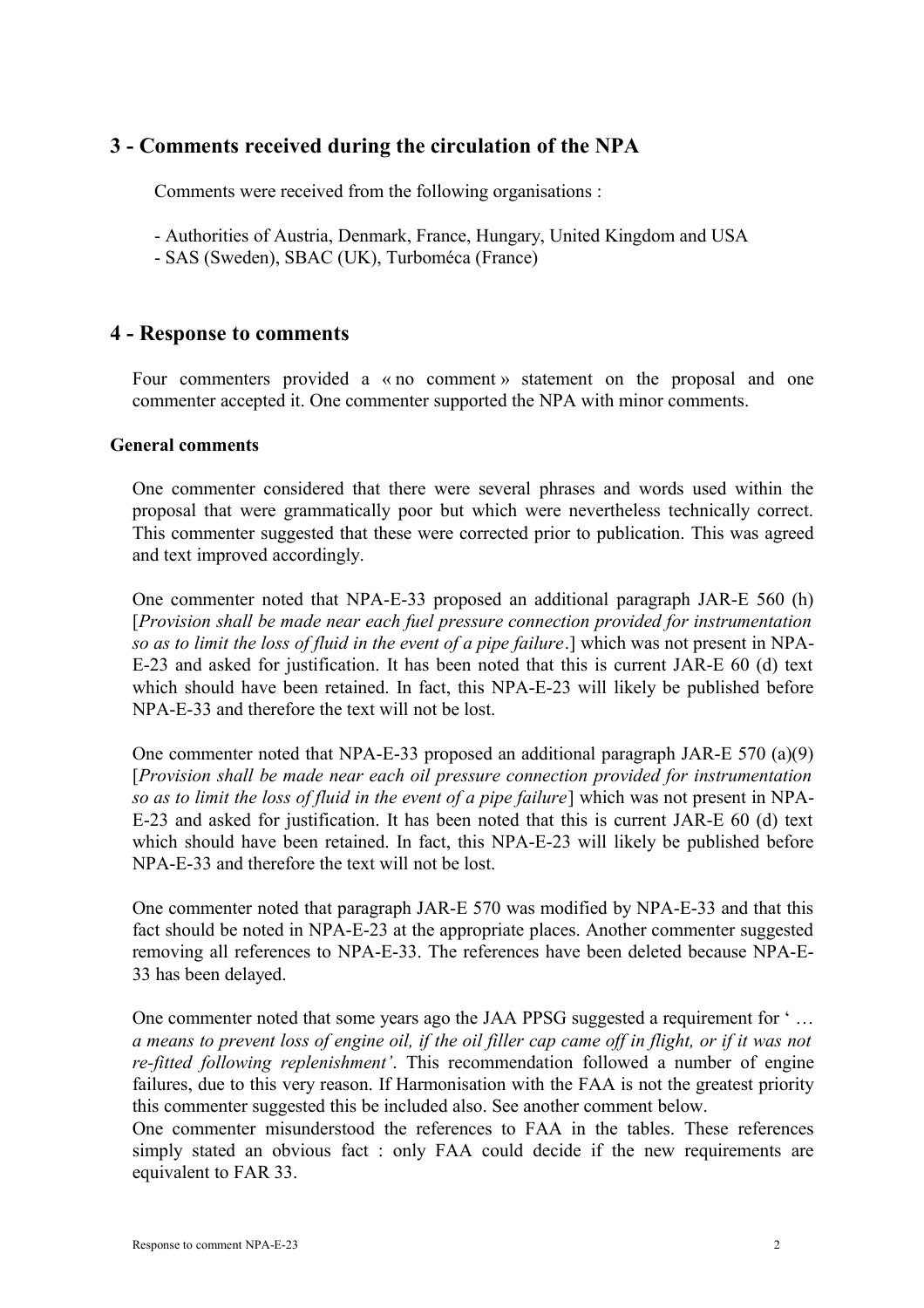## **Comments on paragraph JAR-E 560**

One commenter considered that FAR 33 and the proposed JAR-E rules were equivalent, with the exception of JAR-E 560 (a)(1) which makes direct reference to fuel and additive specs and limitations (FAR 33.71 does not) and JAR-E 560 (b)(1) which does not refer to 80°F fuel saturated with water as in 33.67 (b)(4)(ii). This has been noted.

#### **Comments on paragraph JAR-E 560 (a)(1)**

One commenter suggested that for clarity the text should be amended to read: "… *temperature and pressure that ensure proper Engine functioning*…". Additionally, this commenter noted that this requirement appears to also be largely covered by the existing paragraphs E-40 (d) and E-660 and that correct fuel 'flow' can be inferred by correct engine performance. The first part of the comment has been agreed. The second part has been noted.

#### **Comments on paragraph JAR-E 560 (a)(2)**

One commenter noted that the subject of "critical parts", addressed in JAR-E 515, is being discussed for harmonisation with FAR 33. This relates to parts whose failure would result in a Hazardous Engine Effect. The use of the word "critical" in paragraph JAR-E 560 (a)(2) might induce a confusion because it is unlikely to be related to hazardous effects. This commenter suggested changing this word or sentence to provide a clearer description of the safety objective. Wording has been changed to "adversely affect".

One commenter considered that the proposed  $(a)(2)$  fails to require that engine or rig tests as necessary be conducted using appropriate fuel(s) to substantiate any critical parameter in the fuel specifications to be approved. This is required in the current JAR-E and, since fuels within a given specification can vary considerably within a spec', this commenter considered that the deletion cannot be justified. In fact, as new and diverse sources of fuel are introduced, this aspect of approval will become increasingly important. Also, any parameter likely to be critical should be declared rather than simply identified. The commenter therefore suggested that the text be amended to read: "*(2) Any parameter of the fuel specification which is likely to be critical for the Engine functioning or durability must be declared so that, where necessary, Engine or rig testing using appropriate fuel may be agreed."* This has been accepted with some improvement to be more precise. Proposal for a new paragraph JAR-E 560 (a)(3)

One commenter noted that the existing JAR-E 560(a) requirement for "engine driven pumps" has been deleted and moved to the ACJ material. However it is still the case that an adequate margin of capacity over the maximum engine demand is required (the proposed E 560 (a)(1) refers only to the fuel specification and not the system). This commenter therefore proposed that a new (a)(3) be included: "(3) *The pump(s) supplying fuel to the burners must have an adequate margin of capacity over the maximum engine demand.*" This commenter considered that this correctly removes the requirement for the pumps to be engine driven while retaining the objective of the requirement. However, such a change will require a change to Proposal B1 of this NPA to read: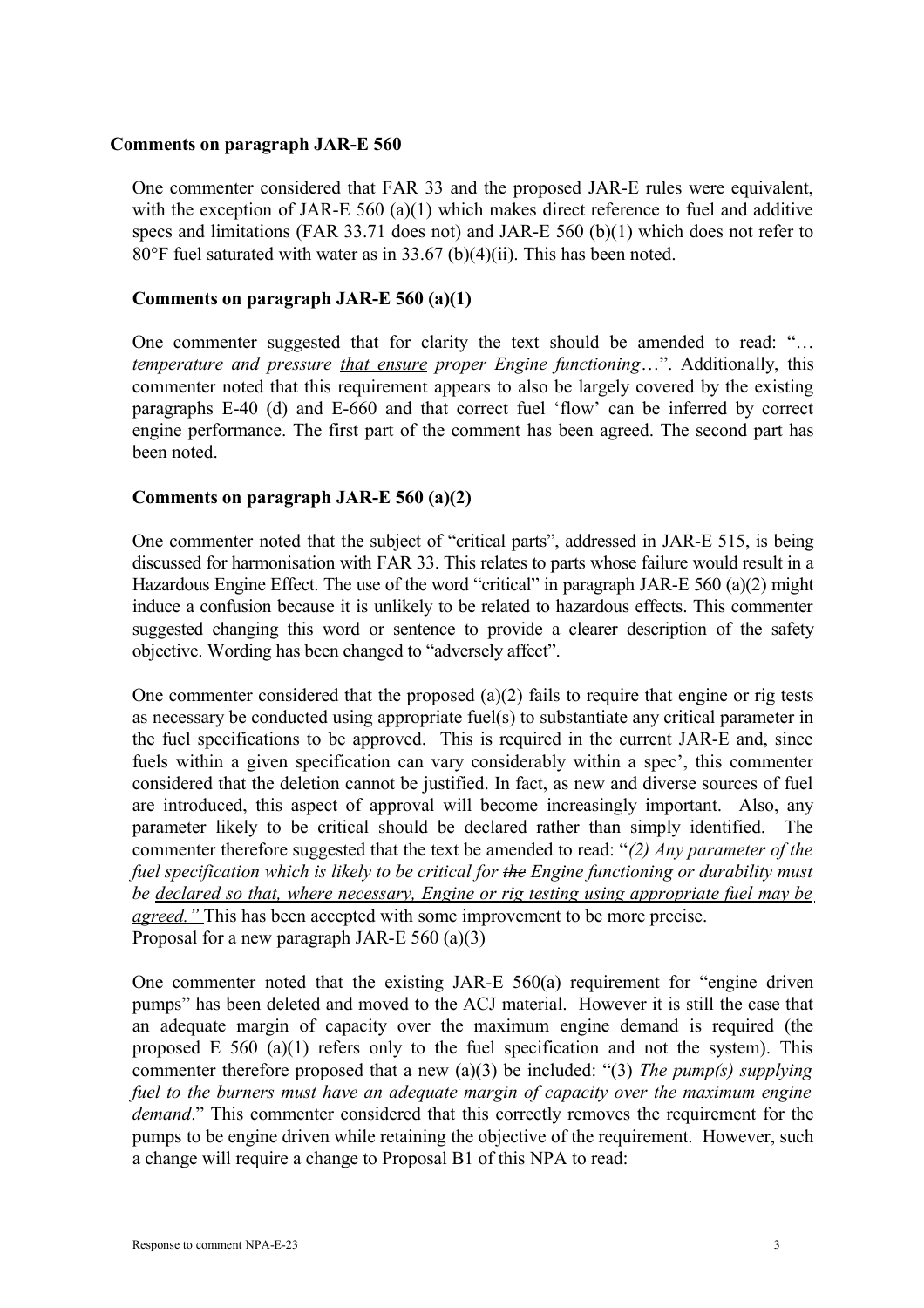| "JAR E 560         | Need for aircraft anti-ice means or fuel with             |
|--------------------|-----------------------------------------------------------|
| <b>Fuel System</b> | anti-ice additives.                                       |
|                    | Need for the pump(s) supplying fuel to the engine to have |
|                    | adequate capacity over the maximum engine demand."        |

The commenter noted that the proposed paragraph (2) of ACJ 560 should then be deleted for consistency with the above change.

This has not been accepted in these exact terms. The commenter did not define what would be an adequate margin (or what would be an inadequate margin). In addition, it would be normal practice to design the engine so that it would receive all the fuel it needs for functioning in the flight envelope. However, it has been noted that some aircraft requirements might impose a margin (see JAR 23.955 for reciprocating engines, for example). Consequently, an alternate wording has been proposed for the rule, making reference to potential additional requirements which could be found in aircraft requirements.

# **Comments on paragraph JAR-E 560 (b)(1)**

One commenter proposed to replace the words "to accommodate any likely quantity of contaminants" with the words "to accommodate the levels of contamination specified". This commenter argued that the proposed revision to JAR-E 560 was inconsistent in that sub-paragraph  $(b)(1)$  requires the filter to accommodate "any likely quantity of contaminants", whereas sub-paragraph  $(b)(2)(ii)$  uses the wording "the levels of contamination specified". The commenter proposed to use the sub-paragraph  $(b)(2)(ii)$ wording in both places. Bearing in mind that significant fuel contamination events are the result of unintended mishaps or lapses of fuel quality control systems, he submitted that it was not reasonable to expect the engine or equipment manufacturer to be able to predict the maximum likely quantity of contaminants that will be present in the fuel throughout the operational life of the product. A more practicable approach is to specify the level of contamination that was assumed during Type Investigation as part of the list of assumptions required by JAR-E 30, and in the engine installation instructions required by JAR-E 20. The installer and operator of the engine will then be able to take such actions as are necessary to ensure that the assumed levels of contamination are not exceeded in service. This has not been accepted because this would change the intent of the paragraph as highlighted in paragraph (3) of ACJ E 560 which refers also to contaminants resulting from failure within the engine fuel system.

One commenter noted that this paragraph is one very long sentence, which makes it difficult to understand. In addition, it includes the expression "a degree of", which is not precise requirements language, who can say when "a degree of (protection)" has been complied with? This commenter suggested that the sentence be re-worded as follows:

"(b)(1) *Filters, strainers or other equivalent means must be provided to protect the fuel system from malfunction due to contaminants. These devices must have the capacity to accommodate any likely quantity of contaminants, including water, in relation to recommended servicing intervals and, if provided, the blockage or by-pass indication system (see also JAR-E 670)."* This has been accepted.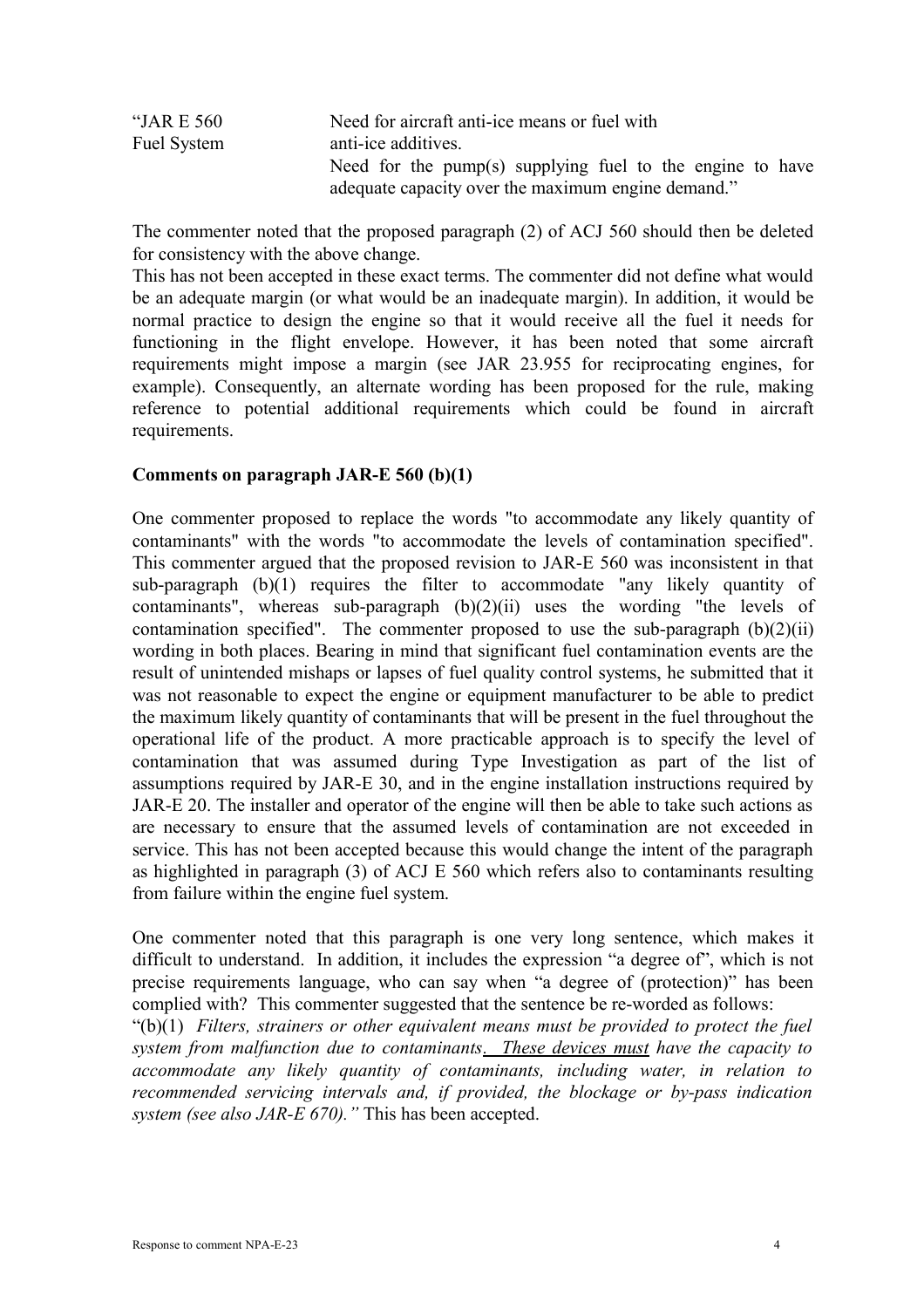## **Proposal for a new paragraph JAR-E 560 (b)(2)**

One commenter noted that Table B of the NPA claims that the proposed (b)(1) addresses the current E-560 (f) and considered this incorrect. The current E-560 (f) covers the particular case of dangerous Engine conditions (in fact the reference to Extremely Remote implies Hazardous conditions), associated with fuel burner blockage. The proposed (b)(1) requires only that malfunction of the fuel system is precluded. It is essential that the potentially hazardous condition of a blocked fuel burner be properly covered by the requirement. It is therefore proposed that text similar to the existing E-560 (f) be retained as (b)(2), but revised as follows:

"(2) *Each fuel burner in the engine must be protected by a suitable filter, unless the burner design is such that the probability of Hazardous Engine Effects arising from blockage is Extremely Remote.*» In addition, (b)(2) in the NPA should be renumbered (b)(3) to take account of this change. The principle of the comment has been accepted. However, it has been considered that the modified JAR-E 560 (b)(1) was adequate for the rule. The proposal has been used in ACJ E 560.

#### **Comments on proposed paragraph JAR-E 560 (b)(2)**

One commenter noted that this introduces the impending blockage indication 'to the maintenance crew', with provisions. Previously, this indication has been required for 'the flight crew'. For JAR-25, fuel filter blockage indication will be a new requirement, when NPA 25E,F-315 is introduced, but has been an existing FAR 25 rule for a long time. The commenter's understanding of this requirement is that the information is required for flight crew awareness. Engines equipped with 'maintenance' indications alone may encounter Certification difficulties when JAR-25/FAR 25 Certification is sought. This has been noted. However, engines can be installed in other aircraft than large transport aircraft. Therefore, it is assumed that the engine manufacturer would have all information for making the choice between  $(b)(2)(i)$  and  $(ii)$ .

#### **Comments on paragraph JAR-E 560 (c)(1)**

One commenter noted that it is not agreed that it is not possible to prevent previously collected contaminants from re-entering the by-pass flow, as claimed in Table B. It is therefore suggested that the text should be amended as : "…*of the filter or strainer will be prevented."* This has been agreed in principle but current JAR-E words have been retained.

#### **Comments on paragraph JAR-E 560 (e)**

One commenter noted that this paragraph contains the term "positive action", which is then defined in ACJ E 560 (4). It is suggested that rather than have an additional 'one-off' definition within JAR-E, which may conflict with the definition of 'positive action' in another code, paragraph E 560 (e) be re-worded as follows:

"…*continued satisfactory functioning of the Engine in such circumstances must be ensured, without the need for any action by the flight crew other than the observation of any minimum fuel or oil temperature limitation*.» Additionally, for clarification the commenter suggested to amend the second sentence as follows: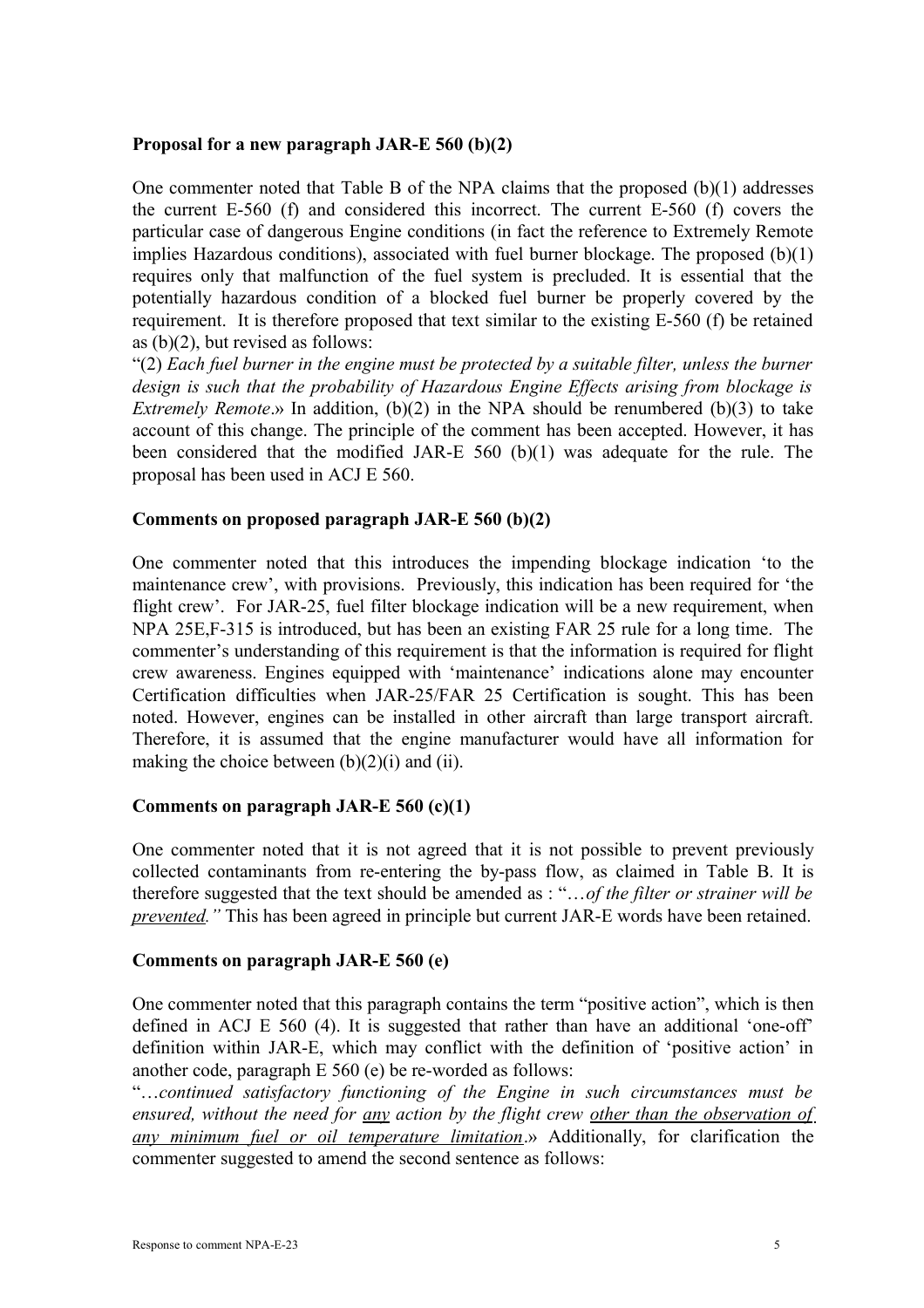"*If compliance is relies upon fuel anti-icing additives, or other means to be incorporated in the aircraft fuel system,…"* This has been agreed with editorial improvements. It has been considered that observation of limitations is part of normal pilot duties and should not be repeated here.

# **Comments on paragraph JAR-E 560 (f)**

One commenter noted that the proposal imposes a design feature. The requirement should simply state the objective, which, in this case, is for a means to stop the engine rapidly. It is suggested that the majority of the existing  $E-560$  (g) be retained but modified as: "(f) *Means for stopping the engine rapidly must be provided."* This commenter suggested considering whether ACJ material could be added to state that this means is normally in the HP line. The change has been accepted but improved for avoiding confusion with the means for stopping engine rotation (see JAR-E 710).

# **Comments on paragraph JAR-E 570 (a)(2)(i)**

One commenter noted that this revision of the rule provides an excellent opportunity of ensuring that design precautions are taken to prevent the possibility of incorrect fitment of magnetic chip detectors (MCDs) (or at least minimise the effect of their incorrect fitment). There have been several multi-engine shutdown events for oil loss caused by incorrectly fitted MCDs and at present we are reliant upon maintenance procedures to prevent further occurrences. A design solution is essential.

This commenter therefore proposed that JAR  $E 570(a)(2)$  be amended as follows to address human centred design considerations :

"(2) *There must be design precautions* 

*(i) to preclude the possibility of incorrect fitment of the closing device of the oil filling point, or any other access point, or to preclude fluid loss in the event of incorrect fitment (ii) to prevent entrance into the oil tank or into any oil tank outlet of any object that might obstruct the flow of oil through the system*."

This has been partially agreed. It has been recognised that "to preclude possibility of incorrect fitment" is an absolute goal which cannot be achieved.

# **Proposals for new paragraphs JAR-E 570 (a)(2)(iii) and (iv)**

One commenter considered that ACJ E 570 (4) contained rulemaking by ACJ and that the following paragraphs should be added to JAR  $E$  570 (a)(2) and appropriate deletions made to the ACJ:

*"(iii) Tank filler caps must be designed to provide an oil tight seal and be such that they will not loosen in flight.*

*(iv) Tank filler caps must be marked with the word 'oil'."*

This has been accepted to be consistent with FAR 33.71 (c)(4) and (5).

# **Comments on paragraph JAR-E 570 (b)(1)**

One commenter noted that FAR 33.71 (b), (b)(1) and (b)(3) and JAR-E 570 (b)(1) have different requirements that could be considered equivalent depending on how "not inherently capable of accepting contaminants" is determined. This commenter suggested adding some guidance material on this issue. This has not been accepted. Each system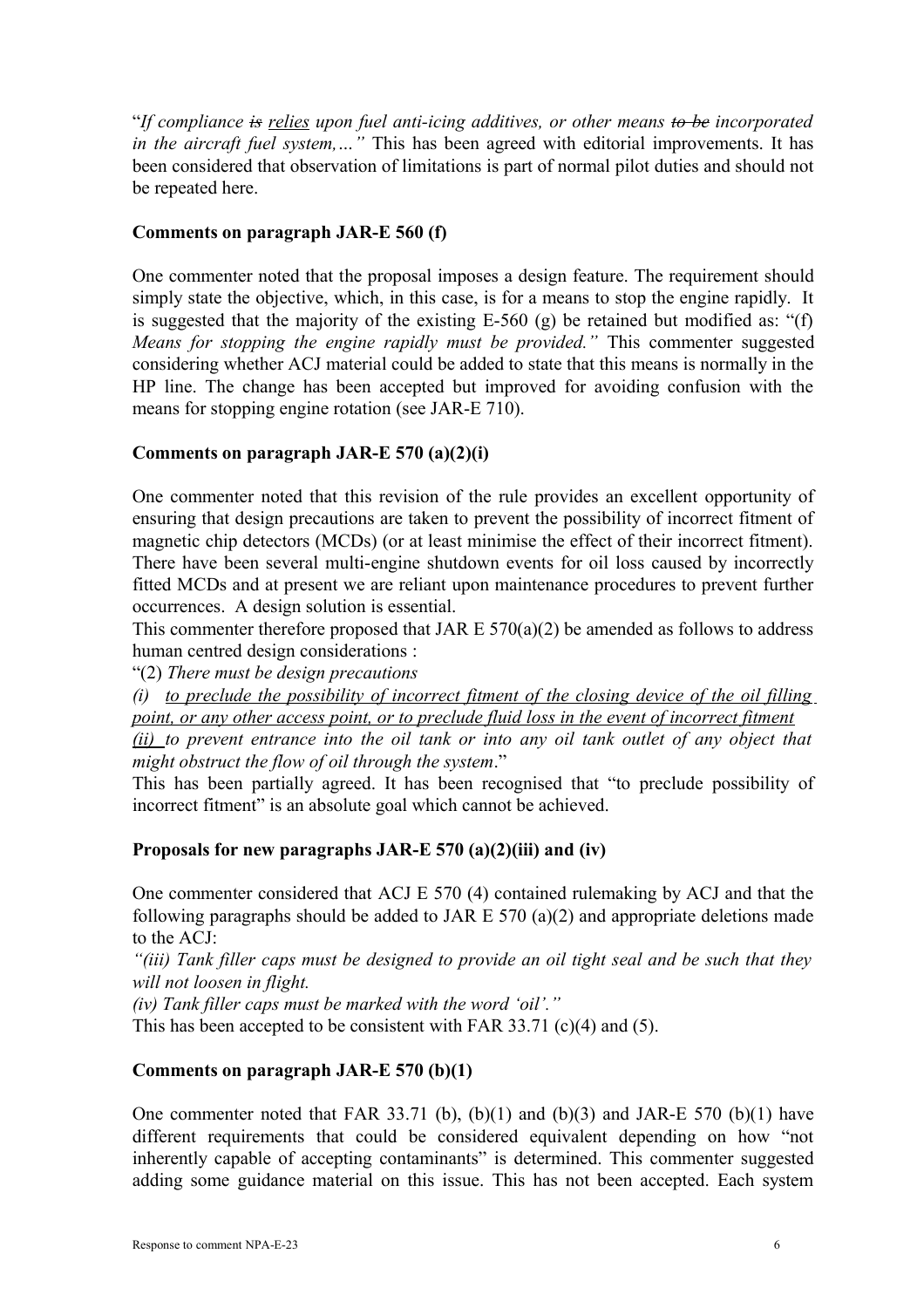would be judged on its own merit. The rule allows for flexibility and engineering judgement.

# **Comments on paragraph JAR-E 570 (b)(2)**

One commenter noted that the requirements of JAR-E 560 (for the fuel system) and JAR-E 570 (for the oil system) both in part deal with the requirements for filters, strainers and filter or strainer by-pass means. In many respects they are similar, and yet they contain important inconsistencies that should be eliminated. The most important inconsistency arises because JAR-E 560 mandates the use of filters, strainers, or equivalent means, for the fuel system. [Filters, strainers or other equivalent means must be provided…..]. On the other hand, JAR-E 570 does not mandate the use of filters or strainers for the oil system, except in cases where the oil system is not capable of accepting contaminants. In this respect the requirements for fuel system filtration are more severe than the requirements for oil system filtration. However, when it comes to indication, any oil system filter must have a means of indicating an impending blockage to the flight crew, whereas an impending fuel system blockage is allowed, under such circumstances, to be indicated to the maintenance crew. In this respect the requirements for fuel system filtration are less severe than the requirements for oil system filtration. Clearly, this is inconsistent. If the need for oil system filtration is sufficiently less important than the need for fuel system filtration, not to mandate its presence, then one must not make the signalling requirements for impending oil filter blockage more severe than those for fuel filter blockage.

This commenter considered that the words and layout of this paragraph should be amended to be similar to those for JAR  $E$  560 (b)(2) as follows:

*"(2) The most critical main oil filter must have a means to permit indication of impending blockage of the filter either:*

*(i) to the flight crew or*

*(ii) if the filter incorporates a bypass, to the maintenance crew. In this case it must be shown that the Engine will continue to operate normally with the levels of contamination specified for a period equal to the inspection interval of the impending blockage indicator."*

This has not been agreed. It is noted that the fuel contamination could affect all engines on the aircraft at same time (common mode failure). Contamination of the oil system is more likely to affect only one engine. In addition, the time scale for achieving full detrimental effect of the contamination is different for fuel and oil (much shorter for fuel). Therefore, this justifies more severe requirements for the fuel system. However, this comment led to a review of the requirements which have been clarified.

# **Comments on paragraph JAR-E 570 (c)(1)**

One commenter noted that as for his previous comment to JAR  $E$  560 (c)(1), the text should be amended to read:

"…*of the filter or strainer will be prevented*."

This has been agreed in principle but current JAR-E words have been retained.

# **Comments on paragraph JAR-E 570 (c)(2)**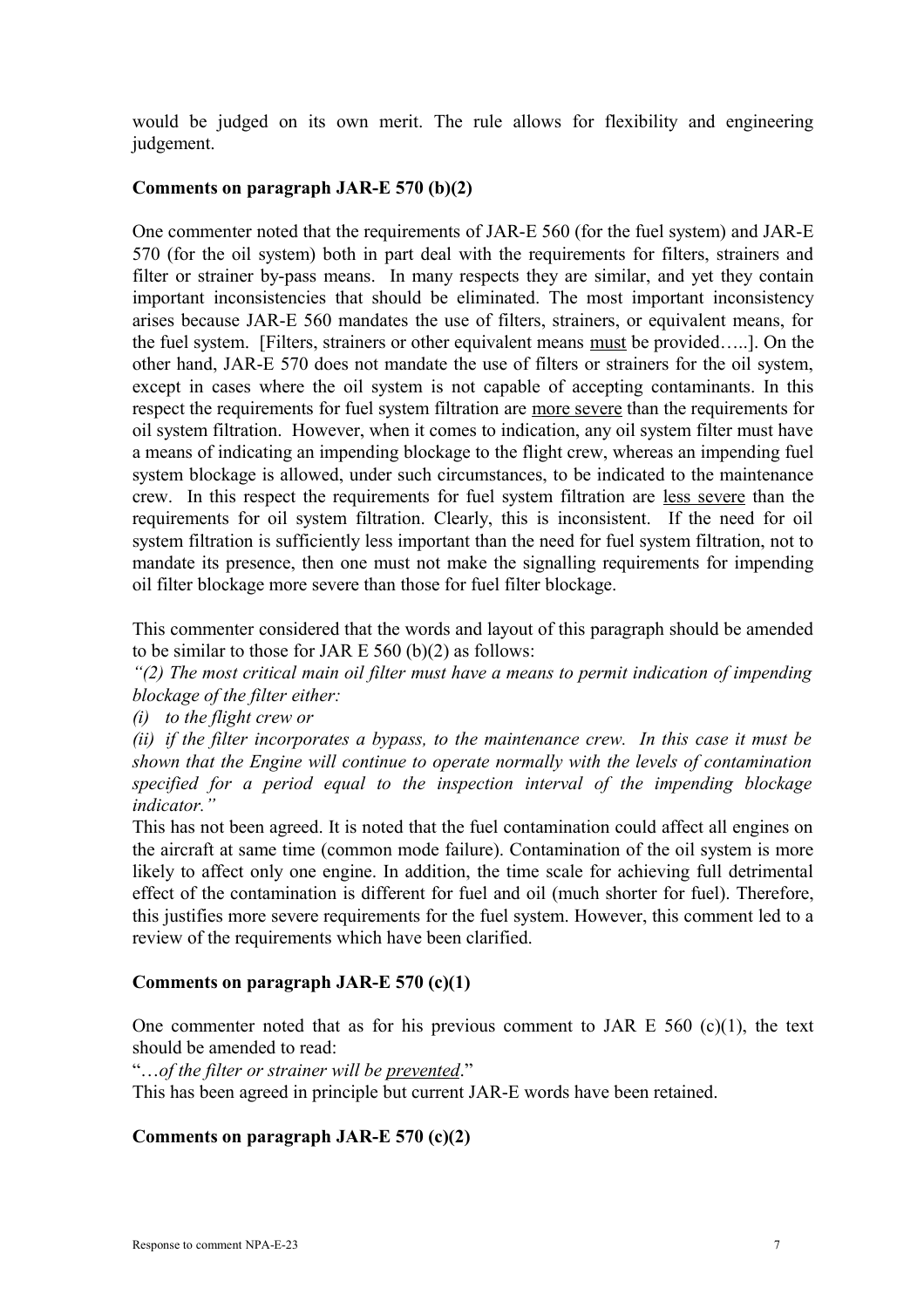One commenter noted that as with JAR-E 570(b)(2), other inconsistencies arise because different text is used in JAR-E 560 to mean the same thing as text in JAR-E 570. JAR-E 560 (c) uses "…at an acceptable rate through the rest of the system", whereas JAR-E 570 (c) uses "…flow through the system at a rate which is within the normal operating range of the system.» This commenter considered that, in principle, if the same meaning were intended, it would be clearer if the same text were used. It is considered that fuel ands oil systems are different, and that different requirement would be relevant.

## **Comments on paragraph JAR-E 570 (d))**

One commenter noted that there is no specific tank expansion requirement (contrary to FAR 33.71 (c)(1)). This has been made on purpose in order to not impose the design and to rely on the safety objective set in JAR-E 570 (a)(1).

# **Comments on paragraph JAR-E 570 (e)(1)**

One commenter noted that that ACJ E 130 as in NPA-E-37 defines "hazardous quantity" which is similar to the wording which is used in paragraph JAR-E 570 (e)(1) of this NPA-E-23 ("hazardous quantities"). NPA-E-23 does not define this wording. Therefore, there might be some misunderstanding. This commenter suggested clarifying the definition of hazardous quantities in ACJ E 570. This has been agreed (new paragraph (5) of ACJ E 570).

# **Comments on paragraph JAR-E 570 (f)(2)**

One commenter considered that  $(f)(2)$  was not clear in that the words 'have provision for' might suggest that an oil quantity indicator is optional and that this was not the intent. This commenter proposed the following: « *The design of the oil tank must be such that a means of indicating oil quantity is provided.* ». This has not been accepted to remain consistent with FAR 33.71 (c)(11).

# **Comments on paragraph JAR-E 570 (f)(3)**

One commenter declared that the justification for deleting the current JAR E 570 (b)(6)(i) was not accepted (and was inconsistent if  $(6)(ii)$  and  $(6)(iii)$  are retained as  $(f)(3)(i)$  and  $(f)$ (3)(ii)). This requirement is important whenever the propeller system is dependent on the engine and should be retained as JAR  $E$  570 (f)(3)(iii). This has been agreed in principle but wording has been improved.

## **Comments on paragraph JAR-E 570 (g)**

One commenter noted that there is direct reference to oil specs and limitations, contrary to FAR 33.71. This has been noted.

One commenter suggested that, in the proposed  $E$  570 (g), there ought to be a requirement, similar to the equivalent fuel requirement of  $E$  560 (a)(2), to identify and declare any parameter of the oil specification that may be critical. Engine and/or component testing should be conducted to take any such critical parameters into account. Service experience has demonstrated the sensitivity of some engine types to variations in oil composition, e.g. bearing loading, oil coking. The following is therefore proposed: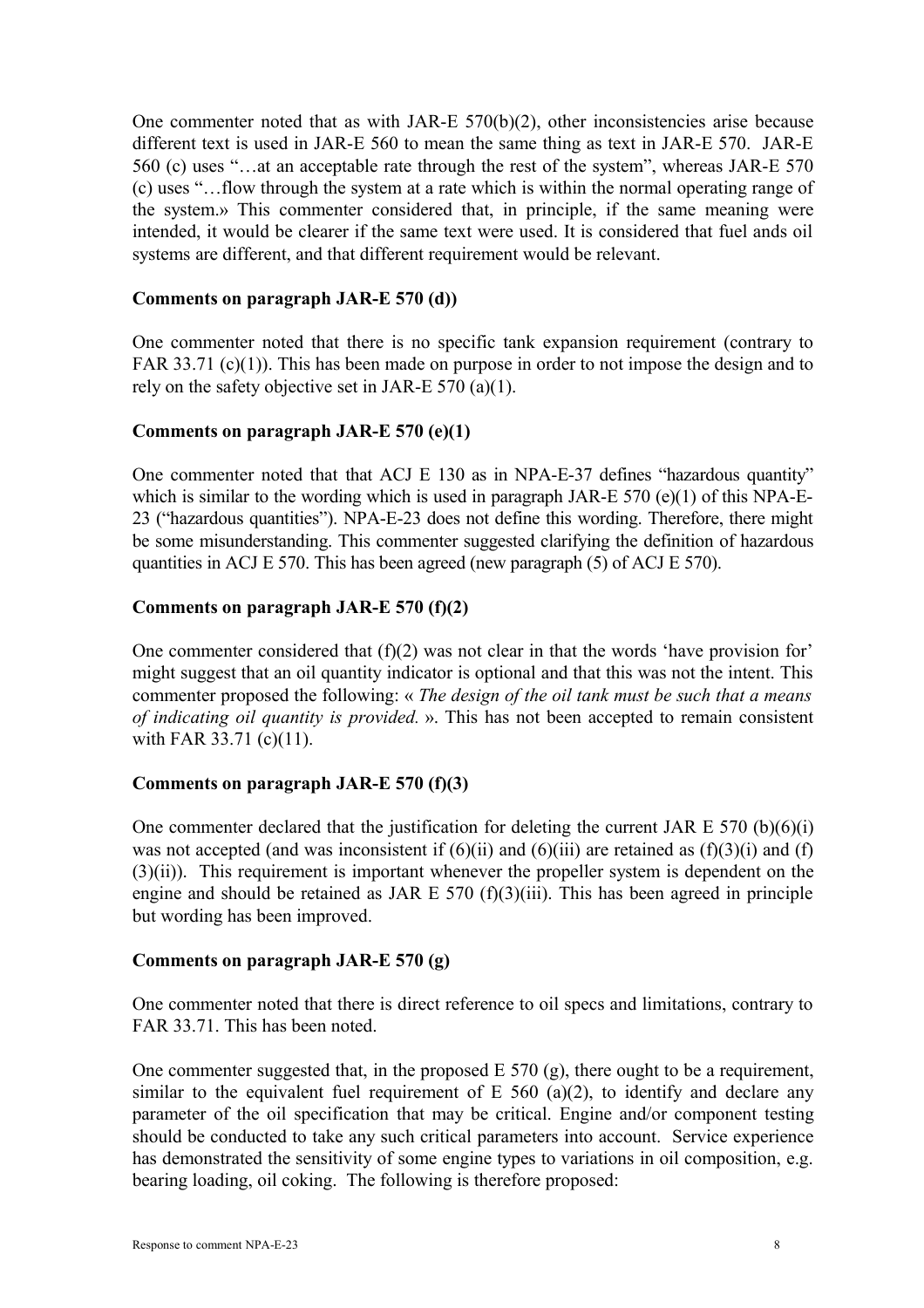*"(g) (1) Each brand and type of oil to be approved, and the associated limitations, must be declared and substantiated.*

*(2) Any parameter of the oil specification which is likely to be critical for Engine functioning or durability must be declared so that, where necessary, Engine or rig testing using appropriate oil may be agreed."*

This has been accepted with some improvement to be more precise.

## **Comment on ACJ E 30**

One commenter proposed to change the reference in Table 1 of ACJ E 30, "JAR-E 560" item to read: "*Fuel Specifications approved for use. Need for aircraft anti-ice means or fuel with anti-ice additives. Assumptions made with respect to the maximum levels of contamination in the fuel supplied to the engine*". This was agreed with a minor editorial improvement.

## **Comments on ACJ E 560**

One commenter concurred without comment.

## **Comments on paragraph (1) of ACJ E 560**

One commenter suggested that the word 'grade' should be replaced with the word 'specification' (2 places). The word "type" has been preferred.

One commenter considered that the second sub-paragraph appears to create a new requirement. If it is to be a requirement, it should appear in Section 1. If there is to be a new requirement, it could be preferable to separate it from 'fuel' requirements in a similar manner to JAR-25. There is discomfort with the alignment of 'fuel' and 'water methanol' requirements. A BAC 1-11 crashed as a result of confusing these two fluids – fuel put in the water methanol tank. Also, in JAR-25, the generic term used for 'water methanol' is 'augmentation fluid'. Are any other fluids to be considered? There are requirements that may not be appropriate in all cases. For example the water separation requirement would not be applicable to a pure water thrust augmentation system.

As a minimum the commenter considered that the text should be amended to read: *"Some engines may use other fluids, such as augmentation fluid: where appropriate, the word "fuel" in JAR E 560…".* This has been partially agreed.

One commenter noted that in relation to the comment on JAR-E 560 (a)(2) and use of the word "critical", the third sub-paragraph should be clarified. This commenter considered that the wording "sensitive to a parameter" and "a critical parameter" does not provide adequate guidance for interpreting and applying this rule. Text has been improved.

## **Comments on paragraph (6) of ACJ E 560**

One commenter considered that the advisory material is already a suggested means of compliance, therefore the words "it is suggested" are superfluous. The text should be amended to read:

*"(6) For compliance with JAR E 130 (a), it is suggested that each filter or strainer should…"*